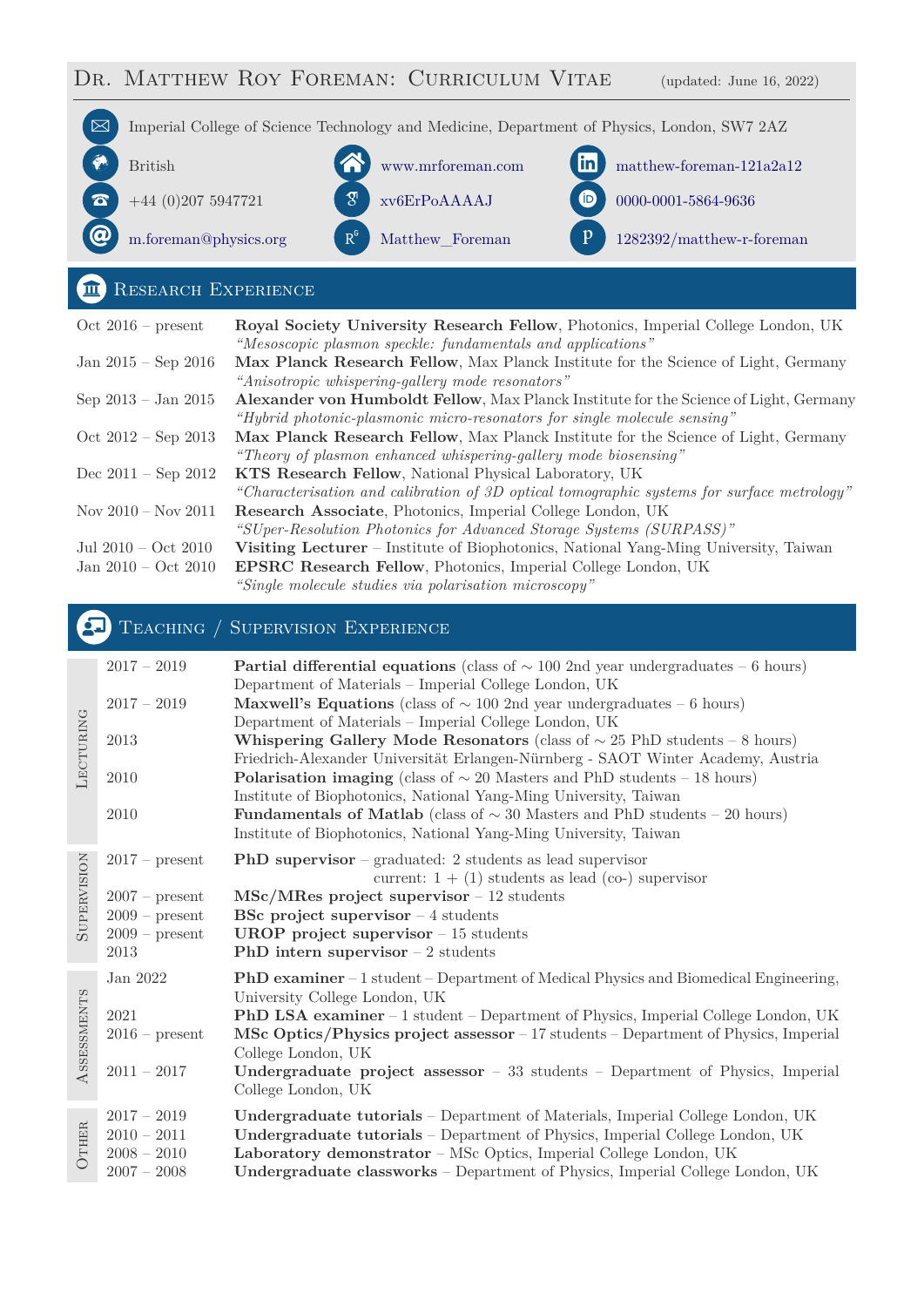# DR. MATTHEW ROY FOREMAN: CURRICULUM VITAE CTD.

**E** PROFESSIONAL ACTIVITIES 2021 – present **Section Editor** – Sensors, Multidisciplinary Digital Publishing Institute (MDPI) 2020 Impact Factor: 3.275 2017 – present **Associate Editor** – Optics Express, Optica Publishing Group 2020 Impact Factor: 3.669 Editorial 2007 – 2010 **Senior layout- and copy- editor** – Journal of the European Optical Society 2017 **Proposal reviewer** – National Natural Science Foundation of China (NSCF) and Israel Science Foundation (ISF) 2011 – 2015 **Proposal reviewer** – Romanian National Council for Scientific Research 2011 **Proposal reviewer** – Georgian Shota Rustaveli National Science Foundation Peer review 2007 – present **Scientific reviewer** – including Nature Publishing, American Physical Society, Optical Society of America, American Chemical Society. Full Publons record: [https://publons.](https://publons.com/author/1282392) [com/author/1282392](https://publons.com/author/1282392) 2017 – present **Chair** – Physics Fellows' Forum, Imperial College London, UK 2017 **Committee Member** – Juno subcommittee on Career Development and Advice, Imperial College London, UK 2017 **Round table** – Royal Society, Berlin-Brandenburg Akademie der Wissenschaften and Leopoldina **COMMITTEE** 2014 **Workshop organisation** – Developed online registration system, administered registration and facilitated production of conference proceedings for 560. WE Heraeus Workshop, Bad Honnef, Germany 2017 **Outreach Volunteer** – Imperial Festival, Imperial College London, UK 2015 **Outreach Volunteer** – Siegman International School on Lasers, Max Planck Institute for the Science of Light, Germany Outreach 2013 **Outreach Volunteer** – Lange Nacht der Wissenschaften (Long Night of Science), Max Planck Institute for the Science of Light, Germany 2018 – present **Mentor** – Institute of Physics Membership Accreditation and Recognition Scheme, Imperial College London, UK 2018 **Scientific Consultant** – Lightvert Ltd., UK **OTHER** 2007 – 2010 **Administrative assistant** – Journal of the European Optical Society: Rapid Publications

### AWARDS AND HONOURS

| 2019          | Fellow of UK Higher Education Authority                                                        |
|---------------|------------------------------------------------------------------------------------------------|
| 2017          | Associate Fellow of UK Higher Education Authority                                              |
| $2016 - 2021$ | Royal Society University Research Fellowship - The Royal Society, UK                           |
| 2015          | <b>Outstanding Reviewer</b> – Optics Communications                                            |
| $2013 - 2015$ | Humboldt Research Fellowship - Alexander von Humboldt Foundation, Germany                      |
| 2011          | <b>Excellence in Teaching Award</b> – Faculty of Natural Sciences, Imperial College London, UK |
| 2010          | Springer Outstanding PhD Research Prize - Springer-Verlag                                      |
| 2010          | <b>EPSRC PhD Plus Fellowship</b> – Engineering and Physical Sciences Research Council, UK      |
| 2010          | <b>Young Researcher Invitation</b> – Lindau Nobel Laureate Meeting                             |
| 2007          | <b>Springer Presentation Award</b> – EOS Advanced Imaging Topical Meeting                      |
| $2003 - 2006$ | Peter Fisher Prize, Finals Prize and Millard Scholarship in Physics – Oxford Univer-           |
|               | sity, UK                                                                                       |

### EDUCATION

|                       | Oct 2006 - Jan 2010 PhD Physics, Imperial College London, UK (Supervisor: Prof. Peter Török) |  |
|-----------------------|----------------------------------------------------------------------------------------------|--|
|                       | "Informational limits in optical polarimetry and vectorial imaging"                          |  |
| Sep $2002 -$ Jul 2006 | MPhys Physics, Trinity College, University of Oxford, UK 1st class                           |  |

### **(MM)** CITATION STATISTICS (SOURCE: GOOGLE SCHOLAR)

| $-$ A full publication list can be found below.        |                                             |
|--------------------------------------------------------|---------------------------------------------|
| Total papers (invited): $50(5)$                        | Total citations (since 2017): $2381$ (1713) |
| Total books/chapters: 2                                | h-index (since 2017): $21(17)$              |
| Conference presentations (invited/keynote): $36 (9/1)$ | i10-index (since 2017): $35(23)$            |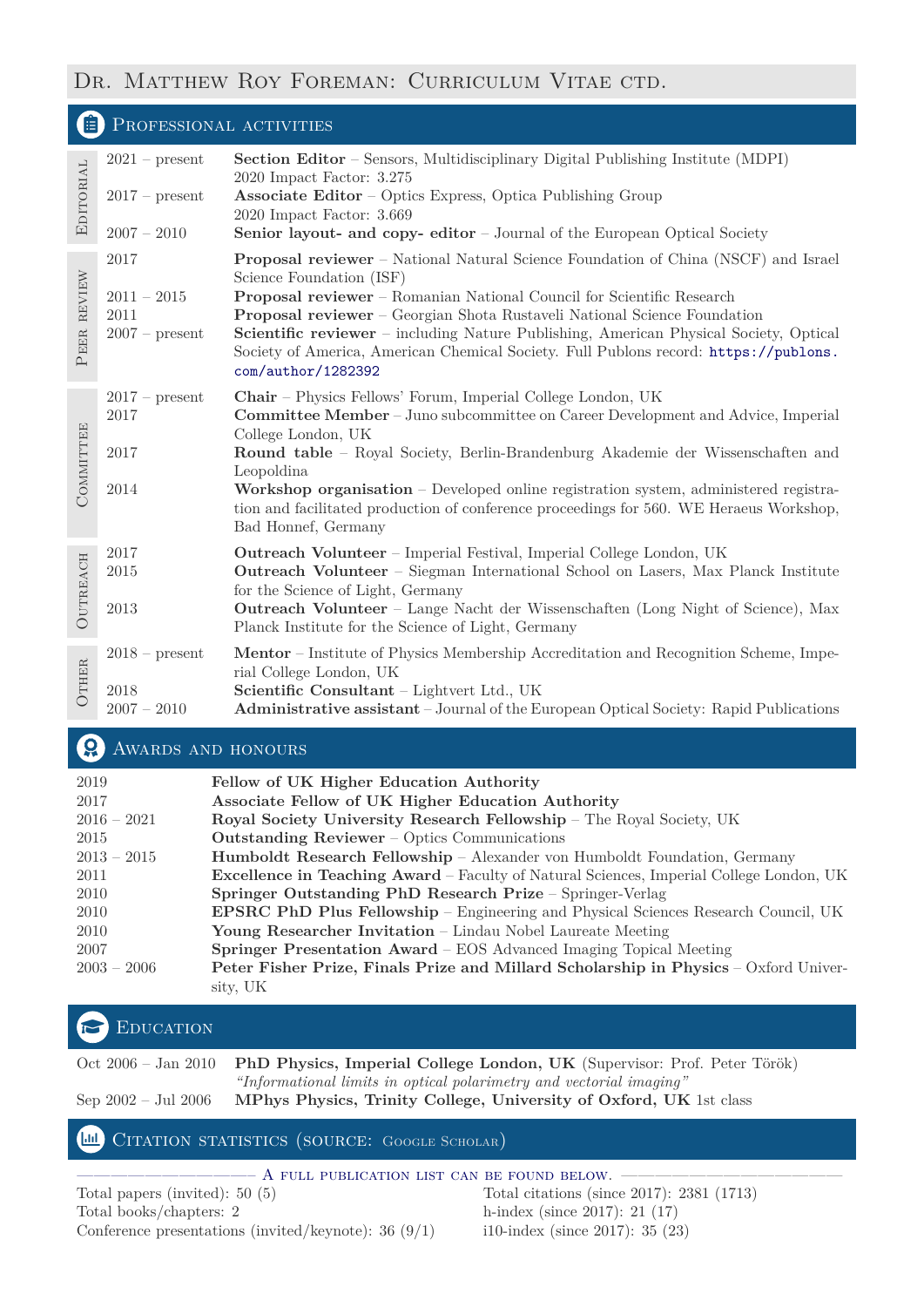# DR. MATTHEW ROY FOREMAN: CURRICULUM VITAE CTD.

| GRANTS AND FUNDING OBTAINED |                                                                                    |         |                      |
|-----------------------------|------------------------------------------------------------------------------------|---------|----------------------|
| $2022 - 2024$               | Royal Society Enhancement Grant                                                    | PI      | $\sim$ £ 170k        |
|                             | "Task-based optimisation in sensing systems"                                       |         |                      |
| $2021 - 2024$               | Royal Society Extension Grant                                                      | PI      | $\sim$ £ 471k        |
|                             | "Back-scatter imaging through disordered media"                                    |         |                      |
| $2020 - 2024$               | Microsoft Research (Cambridge) Scholarship                                         | $co-PI$ | $\sim$ £ 145k        |
|                             | "3D polarisation imaging for optical storage and bioimaging"                       |         |                      |
| $2018 - 2022$               | <b>Royal Society Starter Grant</b>                                                 | PI      | $\sim$ £ 84k         |
|                             | "Polarisation imaging in random media"                                             |         |                      |
| $2017 - 2021$               | <b>EPSRC DTA Scholarship</b>                                                       | PI      | $\sim$ £ 150k        |
|                             | "Correlography of randomly scattered surface plasmons for<br>quantitative biology" |         |                      |
| $2016 - 2021$               | Royal Society University Research Fellowship                                       | PI      | $\sim$ £ 515k        |
|                             | "Mesoscopic plasmon speckle: fundamentals and applica-                             |         |                      |
|                             | tions"                                                                             |         |                      |
| $2013 - 2015$               | Alexander von Humboldt Research Fellowship                                         | PI      | $\sim \epsilon 100k$ |
|                             | "Hybrid photonic-plasmonic micro-resonators for single                             |         |                      |
|                             | molecule sensing"                                                                  |         |                      |
| $2011 - 2012$               | <b>EPSRC</b> Knowledge Transfer Grant                                              | $co-I$  | $\sim$ £ 85k         |
|                             | "Characterisation and calibration of 3D optical tomographic                        |         |                      |
|                             | systems for surface metrology"                                                     |         |                      |
| $2010 - 2011$               | <b>EPSRC PhD Plus Fellowship</b>                                                   | $co-I$  | $\sim$ £ 35k         |
|                             | "Single molecule studies via polarisation microscopy"                              |         |                      |

### SCIENTIFIC COLLABORATIONS

| $2021$ – present | Prof. J. Groves, Nanyang Technological University, Singapore                            |
|------------------|-----------------------------------------------------------------------------------------|
| $2020$ – present | Prof. P. Török, Nanyang Technological University, Singapore                             |
| $2020$ – present | Microsoft Research, Cambridge, UK                                                       |
| $2020$ – present | Prof. M.A.A. Neil, Imperial College London, London, UK                                  |
| $2020 - 2021$    | Dr. H.L.G. Schwefel, University of Otago, Dunedin, New Zealand                          |
| $2019 - 2022$    | Prof. D. Kim, Yonsei University, Seoul, South Korea                                     |
| $2018 - 2019$    | Dr. Jess Wade, Imperial College London, London, UK                                      |
| $2018 - 2019$    | Prof. F. Goudail, Institut d'Optique, Paris, France                                     |
| $2016 - 2019$    | Prof. P. Török, Imperial College London, London, UK                                     |
| $2016 - 2019$    | Prof. S. Arnold, New York University Polytechnic School of Engineering, New York, USA   |
| $2016 - 2018$    | Prof. S. Hell, Max Planck Institute for Biophysical Chemistry, Göttingen, Germany       |
| $2014 - 2015$    | Prof. D.-P. Tsai, Research Center for Applied Sciences, Academia Sinica, Taipei, Taiwan |
| $2013 - 2014$    | Dr. G. Gagliardi, CNR Istituto Nazionale di Ottica, Naples, Italy                       |
| $2012 - 2014$    | Dr. S. Yang, Brigham and Women's Hospital, Boston, USA                                  |
| $2011 - 2018$    | Dr. Y. Sivan, Ben-Gurion University, Beer-Sheva, Israel                                 |
| $2011 - 2012$    | Prof. J. Coupland, Loughborough University, Loughborough, UK                            |
| $2010 - 2013$    | Prof. F.-J. Kao, National Yang-Ming University, Taipei, Taiwan                          |
| $2009 - 2012$    | Carl Zeiss AG, Jena, Germany                                                            |
| $2009 - 2012$    | CEA-LETI, Grenoble, France                                                              |
| $2008 - 2012$    | Prof. P. Urbach, Eindhoven University of Technology, Eindhoven, Netherlands             |
| $2006 - 2008$    | Dr. S. Sherif, Canadian National Research Center (NRC-CNRC), Ottawa, Canada             |
|                  |                                                                                         |

## SCROLL Membership of professional / learned societies

- UK Higher Education Authority (Fellow)
- Institute of Physics (Full Member)
- The Royal Society (Research Fellow)
- 
- Humboldt Foundation (Research Fellow Alumni)
- European Optical Society (Full Member)
- Max Planck Society (Research Fellow Alumni)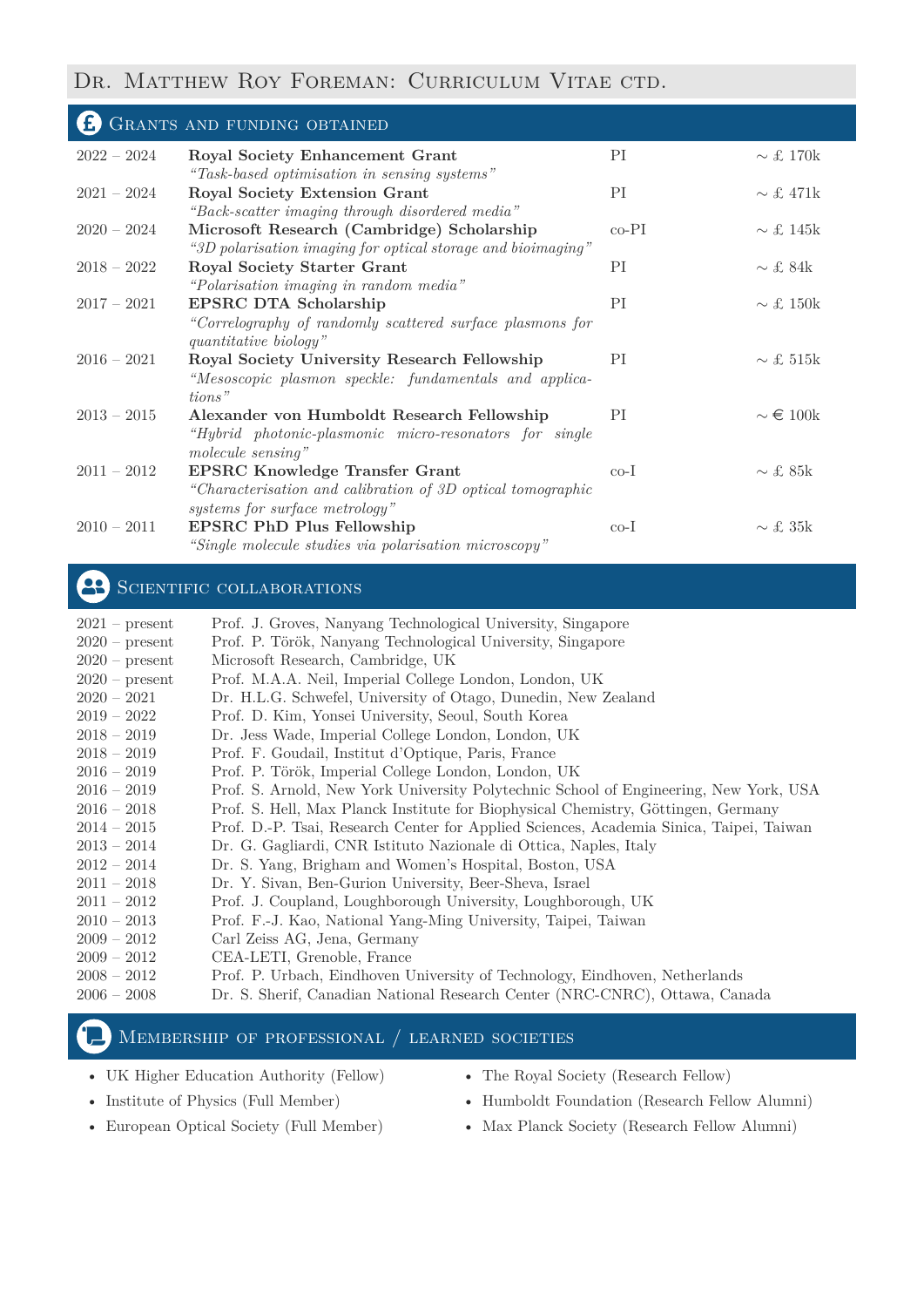### DR. MATTHEW ROY FOREMAN: PUBLICATION LIST

All publications are available from <www.mrforeman.com/publications.php>.

#### <span id="page-3-0"></span>PEER-REVIEWED PUBLICATIONS (ITALICS DENOTES INVITED ARTICLE)

- N. Byrnes and **M. R. Foreman**, "Polarised light scattering in disordered media: a random matrix model" *submitted* (2022).
- N. Byrnes and **M. R. Foreman**, "Polarisation statistics of vector scattering matrices from the circular orthogonal ensemble" Opt. Commun. **503**, 127462 (2022).
- H. Lee, J. Berk, A. Webster, D. Kim and **M. R. Foreman**, "Label-free detection of single nanoparticles with disordered nanoisland surface plasmon sensor" Nanotechnology, **33**, 165502 (2022).
- J. Berk and **M. R. Foreman**, "Role of Multiple Scattering in Single Particle Perturbations in Absorbing Random Media" Phys. Rev. Research **3**, 033111 (2021).
- J. Berk and **M. R. Foreman**, "Theory of Multiple Scattering Enhanced Single Particle Plasmonic Sensing" ACS Photon. **8**, 2227–2233 (2021).
- F. Azeem, L. S. Trainor, P. A. Devane, D. S. Norman, A. Rueda, N. J. Lambert, M. Kumari, **M. R. Foreman**, H. G. L. Schwefel, "Dielectric perturbations: anomalous resonance frequency shifts in optical resonators" Opt. Lett. **46**, 2477–2480 (2021).
- N. Byrnes and **M. R. Foreman**, "Symmetry constraints for vector scattering and transfer matrices containing evanescent components: energy conservation, reciprocity and time reversal" Phys. Rev. Research **3**, 013129 (2021).
- J. Berk, C. Paterson and **M. R. Foreman**, "Tracking Single Particles using Surface Plasmon Leakage Radiation Speckle" IEEE J. Lightwave Technol. **39**, 3950–3960 (2021).
- K. L. C. Seow, P. Török, **M. R. Foreman**, "Single Pixel Polarimetric Imaging through Scattering Media" Opt. Lett. **45**, 5740–5743 (2020).
- N. Byrnes and **M. R. Foreman**, "Universal bounds for imaging in scattering media" New J. Phys. **22**, 083023 (2020).
- Y. Xiang, **M. R. Foreman** and P. Török, "SNR Enhancement in Brillouin Microspectroscopy using Spectrum Reconstruction" Biomed. Opt. Express **11**, 1020–1031 (2020).
- **M. R. Foreman**, "Field correlations in surface plasmon speckle" Sci. Reps. **9**, 8359 (2019).
- P. Török and **M. R. Foreman**, "Precision and informational limits in inelastic optical spectroscopy" Sci. Reps. **9**, 6140 (2019).
- **M. R. Foreman** and F. Goudail, "On the equivalence of optimisation metrics in Stokes polarimetry" Opt. Eng. **58**, 082410 (2019).
- *N. T. Urban, M. R. Foreman, S. W. Hell and Y. Sivan, "Nanoparticle-assisted STED nanoscopy with gold nano-spheres" ACS Photon. 5, 2574–2583 (2018).*
- **M. R. Foreman**, D. Keng, E. Treasurer, J. Lopez and S. Arnold, "Whispering gallery mode single nano-particle detection and sizing: the validity of the dipole approximation" Opt. Lett. **42**, 963–966 (2017).
- F. Sedlmeir, **M. R. Foreman**, U. Vogl, R. Zeltner, G. Schunk, D. V. Strekalov, C. Marquardt, G. Leuchs and H. G. L. Schwefel "Polarization-selective out-coupling of whispering gallery modes" Phys. Rev. Applied **7**, 024029 (2017).
- **M. R. Foreman**, F. Sedlmeir, H. G. L. Schwefel and G. Leuchs, "Dielectric tuning and coupling of whispering gallery modes using an anisotropic prism" J. Opt. Soc. Am. B **33**, 2177–2195 (2016).
- W. T. Chen, P. Török, **M. R. Foreman**, C. Y. Liao, W.-Y. Tsai, P. R. Wu and D. P. Tsai, "Integrated plasmonic metasurfaces for spectropolarimetry" Nanotechnology **27**, 224002 (2016).
- **M. R. Foreman** A. Favaro and A. Aiello "Optimal frames for polarization state reconstruction" Phys. Rev. Lett. **115**, 263901 (2015). Featured as cover article for Phys. Rev. Lett.
- E. Kim, **M. R. Foreman**, M. D. Baaske and F. Vollmer "Thermal characterisation of (bio)polymers with a temperature-stabilized whispering gallery mode microsensor" Appl. Phys. Lett. **106**, 161101 (2015).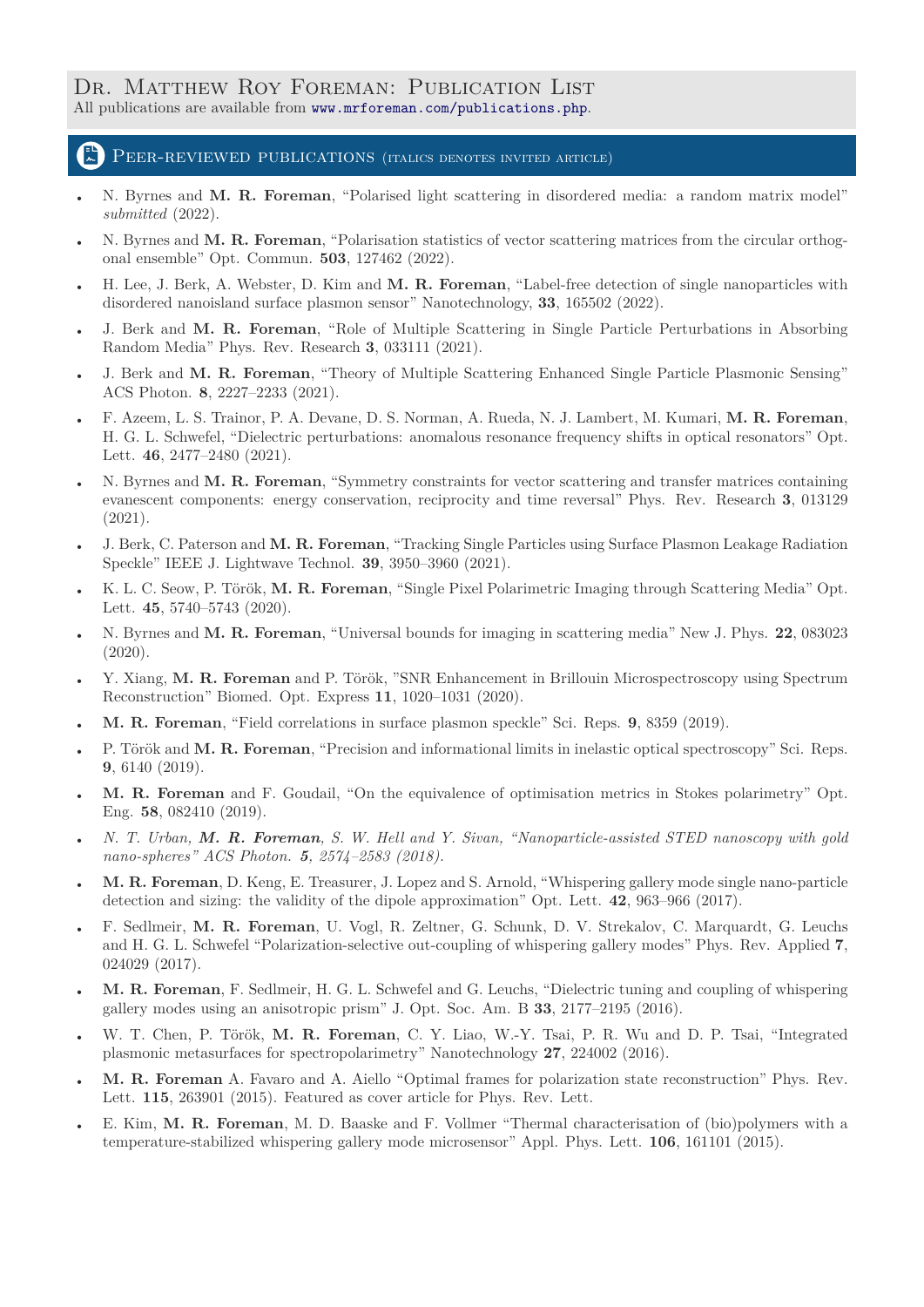## DR. MATTHEW ROY FOREMAN: PUBLICATION LIST CTD.

#### $F$ FEER-REVIEWED PUBLICATIONS CTD.

- **M. R. Foreman** and F. Vollmer "Tracking anomalous diffusion kinetics in polymer microspheres" Phys. Rev. Lett. **114**, 118001 (2015). Featured as "Editor's Suggestion" in Phys. Rev. Lett.
- *M. R. Foreman, J. D. Swaim and F. Vollmer "Whispering gallery mode sensors" Adv. Opt. Photon. 7, 168–240 (2015).*
- M. D. Baaske, **M. R. Foreman** and F. Vollmer "Single molecule nucleic acid interactions monitored on a label-free microcavity biosensor platform" Nat. Nanotech. **9**, 933–939 (2014).
- Y. Sonnefraud, H. G. Sinclair, Y. Sivan, **M. R. Foreman**, C. W. Dunsby, M. A. A. Neil, P. M. French and S. A. Maier "Experimental proof of concept of nanoparticle assisted STED" Nano. Lett. **14**, 4449–4453 (2014).
- *M. R. Foreman, S. Avino, R. Zullo, H.-P. Loock, F. Vollmer and G. Gagliardi "Enhanced nanoparticle detection with liquid droplet resonators" Eur. Phys. J. Spec. Top. 223, 1971–1988 (2014).*
- C. Macías-Romero, **M. R. Foreman**, P. R. T. Munro and P. Török "Confocal polarization imaging in high numerical aperture space" Opt. Lett. **39**, 2322–2325 (2014). Featured in V. J. Biomed. Opt.
- *N. Mazumder, C.-W. Hu, J. Qiu, M. R. Foreman, C. Macías-Romero, P. Török, and F.-J. Kao "Revealing molecular structure and orientation with Stokes vector resolved second harmonic generation microscopy" Methods 66, 237–245 (2014).*
- **M. R. Foreman**, W.-L. Jin and F. Vollmer "Optimizing detection limits in whispering gallery mode biosensing" Opt. Express **22**, 5491–5511 (2014). Featured in V. J. Biomed. Opt.
- G. Antonacci, **M. R. Foreman**, C. Paterson and P. Török "Spectral broadening in Brillioun imaging" Appl. Phys. Lett. **103** 221105 (2013).
- **M. R. Foreman** and F. Vollmer "Level repulsion in hybrid photonic-plasmonic microresonators for enhanced biodetection" Phys. Rev. A **88**, 023831 (2013).
- **M. R. Foreman** and F. Vollmer "Theory of resonance shifts of whispering gallery modes by arbitrary plasmonic nanoparticles" New J. Phys. **15**, 083006 (2013). Featured as a "Highlight of 2013" by New J. Phys.
- **M. R. Foreman**, C. L. Giusca, P. Török and R. K. Leach "Phase-retrieved pupil function and coherent transfer function in confocal microscopy" J. Microsc. **251**, 99–107 (2013).
- **M. R. Foreman**, C. L. Giusca, J. M. Coupland, P. Török and R. Leach, "Determination of the transfer function for optical surface topography measuring instruments - a review" Meas. Sci. Technol. **24**, 052001 (2013).
- N. Mazumder, J. Qiu, **M. R. Foreman**, C. Macías-Romero, P. Török, and F.-J. Kao, "Stokes vector based polarization resolved second harmonic microscopy of starch granules" Biomed. Opt. Express **4**, 538–547 (2013).
- **M. R. Foreman**, Y. Sivan, S. A. Maier and P. Török "Independence of plasmonic near-field enhancements to illumination beam profile " Phys. Rev. B **86**, 155441 (2012).
- N. Mazumder, J. Qiu, **M. R. Foreman**, C. Macías-Romero, C. Hu, H. Tsai, P. Török, and F. Kao, "Polarization-resolved second harmonic generation microscopy with a four-channel Stokes-polarimeter" Opt. Express **20**, 14090–14099 (2012)
- C. Macías-Romero, **M. R. Foreman** and P. Török, "Spatial and temporal variations in vector fields" Opt. Express **19**, 25077–25083 (2011).
- **M. R. Foreman** and P. Török, "Fundamental limits in single molecule orientation measurements" New J. Phys. **13**, 093013 (2011). Image featured in New J. Phys promotional material.
- **M. R. Foreman** and P. Török, "Spin-orbit coupling and conservation of angular momentum flux in nonparaxial imaging of forbidden radiation" New J. Phys. **13**, 063041 (2011).
- C. Macías-Romero, R. Lim, **M. R. Foreman** and P. Török, "Synthesis of partially spatially coherent beams" Opt. Lett. **36**, 1638–1640 (2011).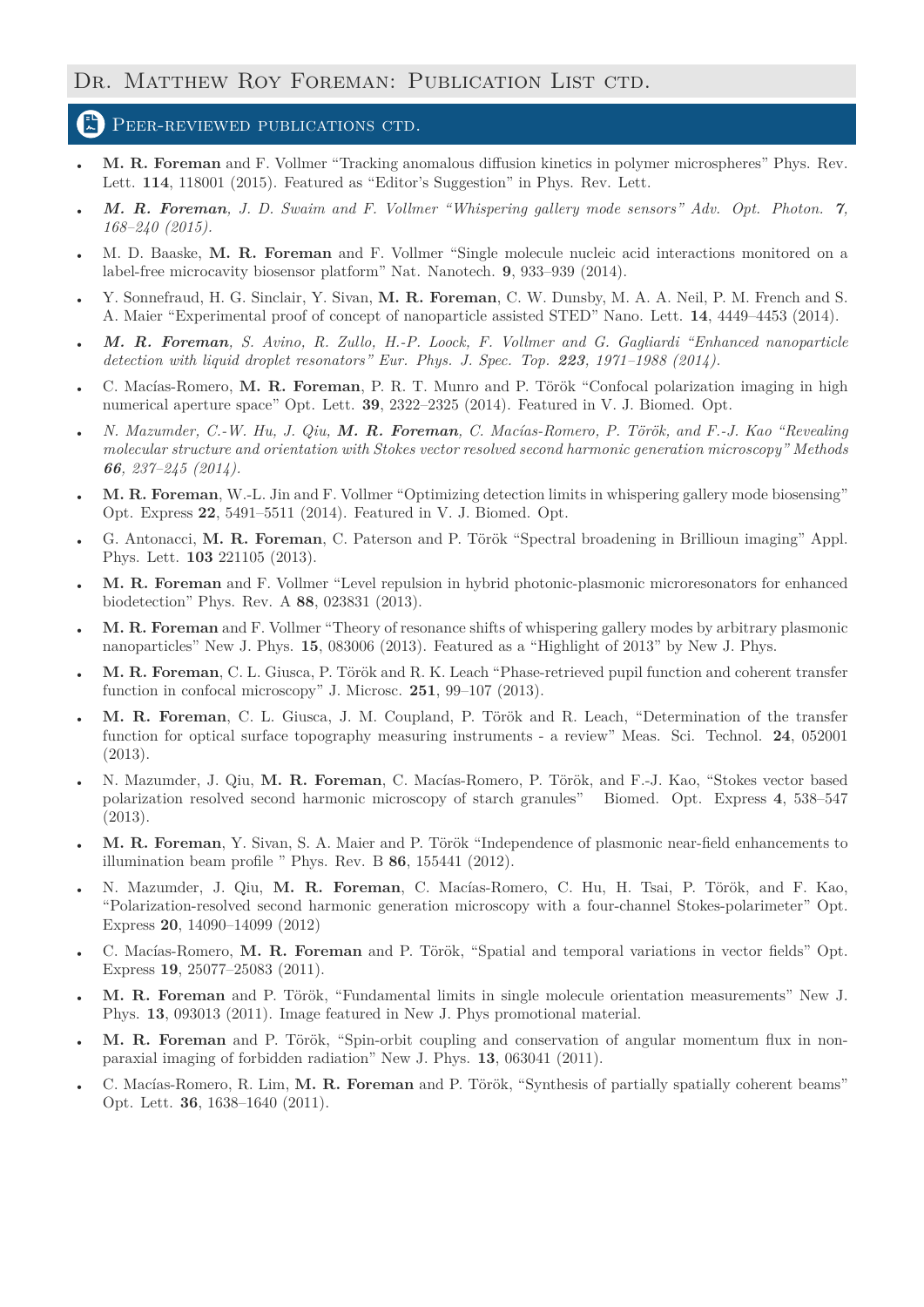# DR. MATTHEW ROY FOREMAN: PUBLICATION LIST CTD.

### PEER-REVIEWED PUBLICATIONS CTD.

- *M. R. Foreman and P. Török, "Computational methods in vectorial imaging" J. Mod. Opt.* **58***, 339–364 (2011).*
- T. Dellwig, **M. R. Foreman** and F.-J. Kao, "Coherent long-distance signal detection using stimulated emission: a feasibility study" Chinese J. Phys. **48**, 873–884 (2010).
- **M. R. Foreman** and P. Török, "Information and resolution in electromagnetic optical systems" Phys. Rev. A **82**, 043835 (2010). Image featured in Phys. Rev. A Kaleidoscope.
- **M. R. Foreman** and P. Török, "Focusing of inhomogeneous partially coherent, partially polarised electromagnetic fields" J. Opt. Soc. Am. A **26**, 2470-2479 (2009).
- **M. R. Foreman**, C. Macías-Romero, and P. Török, "*A priori* information and optimisation in polarimetry" Opt. Express **16**, 15212-15227 (2008).
- **M. R. Foreman**, C. Macías-Romero, and P. Török, "Determination of the three dimensional orientation of single molecules" Opt. Lett. **33**, 1020–1022 (2008). Featured in V. J. Biomed. Opt.
- **M. R. Foreman**, S. S. Sherif, P. R. T. Munro, and P. Török, "Inversion of the Debye-Wolf diffraction integral using an eigenfunction representation of the electric fields in the focal region" Opt. Express **16**, 4901-4917 (2008). Featured in V. J. Biomed. Opt.
- S. S. Sherif, **M. R. Foreman**, and P. Török "Eigenfunction expansion of the electric fields in the focal region of a high numerical aperture focusing system" Opt. Express **16**, 3397–3407 (2008). Featured in V. J. Biomed. Opt.
- **M. R. Foreman**, S. S. Sherif, and P. Török, "Photon statistics in single molecule orientational imaging" Opt. Express **15**, 13597-13606 (2007). Featured in V. J. Biomed. Opt.

# BOOKS AND BOOK CHAPTERS

- S. Arnold, D. Keng, E. Treasurer and **M. R. Foreman**, *How latitude location on a micro-world enables real-time nanoparticle sizing*, in "Nano-Optics: Principles Enabling Basic Research and Applications", B. Di Bartolo, J. Collins, and L. Silvestri, eds., NATO Science for Peace and Security Series B: Physics and Biophysics (Springer Netherlands, 2017).
- **M. R. Foreman**, "Informational limits in optical polarimetry and vectorial imaging" Springer Theses Series (Springer, 2012).

NON PEER-REVIEWED PUBLICATIONS

• **M. R. Foreman**, "Single-particle spectroscopy: Whispers of absorption" Nat. Photon. **10**, 755–757 (2016).

CONFERENCE/COLLOQUIA PRESENTATIONS (ITALICS/UNDERLINE DENOTES INVITED/KEYNOTE)

- J. Berk, H. Lee, D. Kim and **M. R. Foreman** "Random Plasmon Scattering for Single Particle Sensing" London Plasmonics Forum, London, UK, Jun 2022.
- *M. R. Foreman "Random scattering of surface plasmons for sensing applications" ICOEO, Xi'an, China, Apr 2022.*
- J. Berk, H. Lee, D. Kim and **M. R. Foreman** "Disordered Surface Plasmon Sensor for Multiple Scattering Enhanced Single Particle Detection" PIERS 2021, Hangzhou, China, Nov 2021.
- **M. R. Foreman** "Statistics of polarised light in disordered media" IOP Stochastic Electromagnetics and Coherence, online, Sep 2021.
- J. Berk, C. Paterson and **M. R. Foreman** "Tracking using Surface Plasmon Leakage Radiation Speckle " OSA Optical Sensors and Sensing Congress, online, Jul 2021.
- *M. R. Foreman "Quantitative sensing with whispering gallery mode resonators" WOMA 2019, Hong Kong, Dec 2019.*
- **M. R. Foreman** "Field Correlations in Surface Plasmon Speckle" Complex Nanophotonics Science Camp, Windsor, UK, 2019.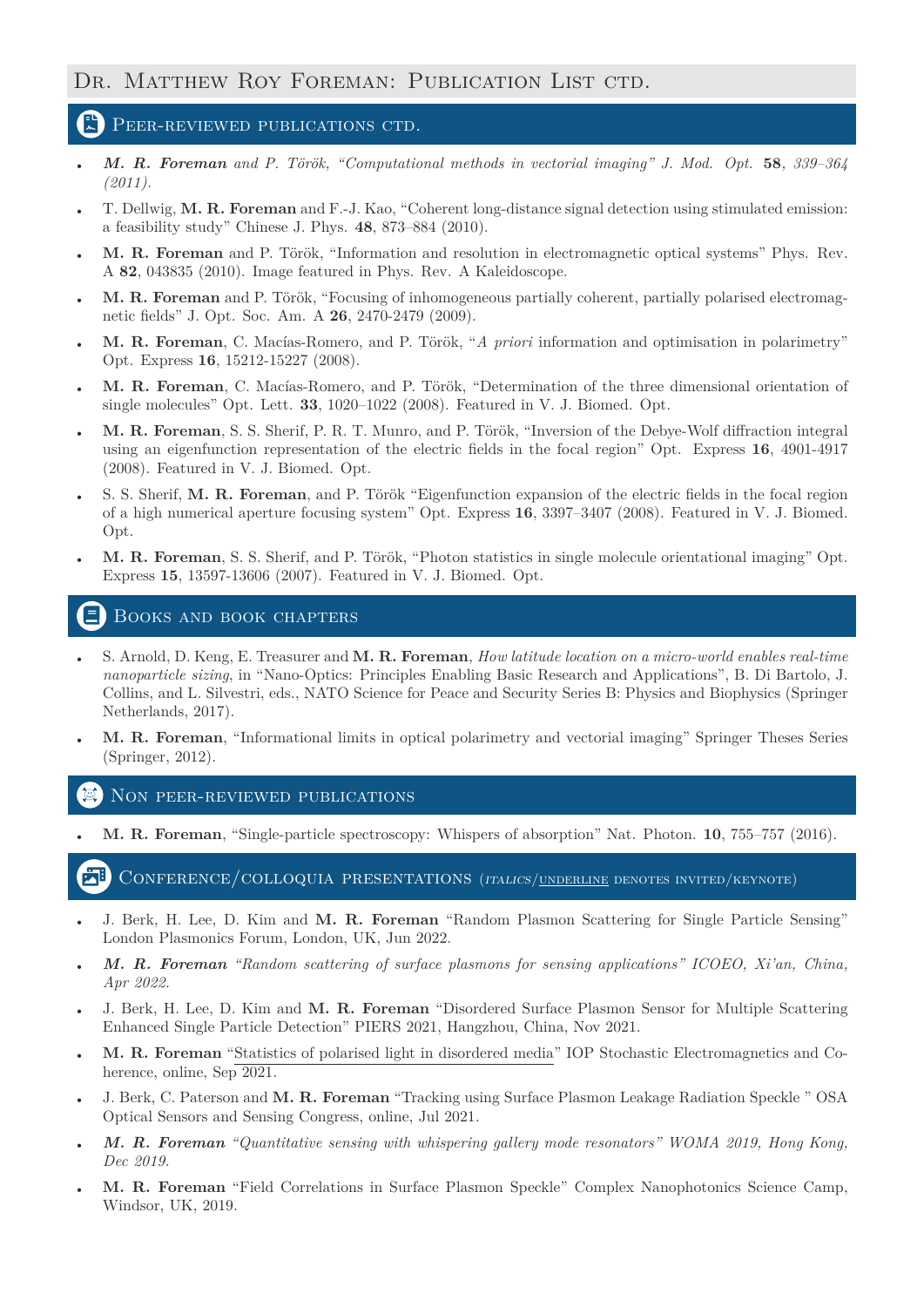#### SELECTED CONFERENCE/COLLOQUIA PRESENTATIONS CTD.

- *F. Sedlmeir, H. G. L. Schwefel and M. R. Foreman "Differential tuning and coupling of whispering gallery modes" PIERS 2019, Rome, Italy, Jun 2019.*
- **M. R. Foreman** "Field Correlations in Surface Plasmon Speckle" SPP9, Copenhagen, Denmark, May 2019.
- C. Seow, P. Török, **M. R. Foreman** "Single-Pixel Polarimetric Imaging through Scattering Media" Focus on Microscopy 2019, London, UK, Apr 2019.
- **M. R. Foreman**, N. T. Urban, Y. Sivan and S. W. Hell "STED nanoscopy with hybrid nanospheres" Focus on Microscopy 2018, Singapore, Mar 2018.
- Y. Sivan, **M. R. Foreman**, N. T. Urban and S. W. Hell "STED nanoscopy assisted by small metal nanoparticles – new advances" Nanometa 2017, Tirol, Austria, Jan 2017.
- **M. R. Foreman**, A. Favaro and A. Aiello "Multipoles, spherical t-designs and polarization state reconstruction" Particle, Condensed Matter and Quantum Physics: Links Via Maxwell's Equations Topical Meeting, Chicheley Hall, UK, Nov 2015.
- **M. R. Foreman**, A. Favaro and A. Aiello "Optimal Frames for Polarisation State Reconstruction" 600. WE Heraeus Workshop, Bad Honnef, Germany, Oct 2015.
- **M. R. Foreman** and F. Vollmer "Nanoparticle based plasmonic enhancement of high Q optical microresonators" IPC 14, San Diego, USA, Oct 2014.
- **M. R. Foreman**, M. D. Baaske and F. Vollmer "Single molecule detection with a high Q plasmonic-photonic biosensor" Photon 14, London, UK, Sep 2014.
- **M. R. Foreman**, A. Webster, J. Huang and F. Vollmer "Single particle sensing with conically scattered surface plasmons" Photon 14, London, UK, Sep 2014.
- *M. D. Baaske, M. R. Foreman and F. Vollmer, "Single molecule detection with high Q plasmonic photonic biosensors" ICTON 2014, Graz, Austria, Jul 2014.*
- **M. R. Foreman**, W.-L. Jin and F. Vollmer, "Optimizing detection limits in whispering gallery mode biosensing" 560. WE Heraeus Workshop, Bad Honnef, Germany, Apr 2014.
- G. Antonacci, **M. R. Foreman**, C. Paterson and P. Török, "Scanning confocal Brillouin microscopy" Focus on Microscopy 2014, Sydney, Australia, Apr 2014.
- *F. Vollmer, M. R. Foreman, M. Baaske "Level-repulsion in hybrid photonic plasmonic resonators: enhancing WGM biosensing," SPIE Photonics West, San Francisco, USA, Feb 2014.*
- G. Antonacci, **M. R. Foreman**, C. Paterson and P. Török, "Dark field Brillouin microscopy for biomedical imaging " ECBO 2013, Munich, Germany, May 2014.
- G. Antonacci, **M. R. Foreman**, C. Paterson and P. Török, "Dark-field brillouin microscopy for elasticity imaging" Focus on Microscopy 2013, Maastricht, Netherlands, Apr 2013.
- Y. Sivan, **M. R. Foreman**, S. Maier and P. Török "Independence of plasmonic near-field enhancements to the illumination beam profile" The International Conference on Surface Plasmon Photonics SPP6, Ottawa, Canada May 2013.
- R. K. Leach, J. Coupland, R. Mandal, C. Giusca, **M. R. Foreman** "Calibration of areal surface topography measuring instruments: are we there yet?" 27th Annual Meeting of the American Society for Precision Engineering, San Diego, USA October 2012.
- **M. R. Foreman**, Y. Sivan, and P. Török, "Illumination matching in plasmonic fluorescence imaging" Focus on Microscopy 2012, Singapore, Apr 2012.
- *M. R. Foreman, and P. Török, "Fundamental limits in determining the orientation of single molecules" IEEE International Symposium on Biomedical Imaging, Barcelona, Spain May 2012.*
- *M. R. Foreman, and P. Török, "Analysis of resolution in data storage and beyond" IQEC/CLEO Pacific Rim, Sydney, Australia Aug 2011.*
- **M. R. Foreman**, and P. Török, "Rigorous electromagnetic imaging of spheres on dielectric surfaces" Focus on Microscopy 2011, Konstanz, Germany Apr 2011.